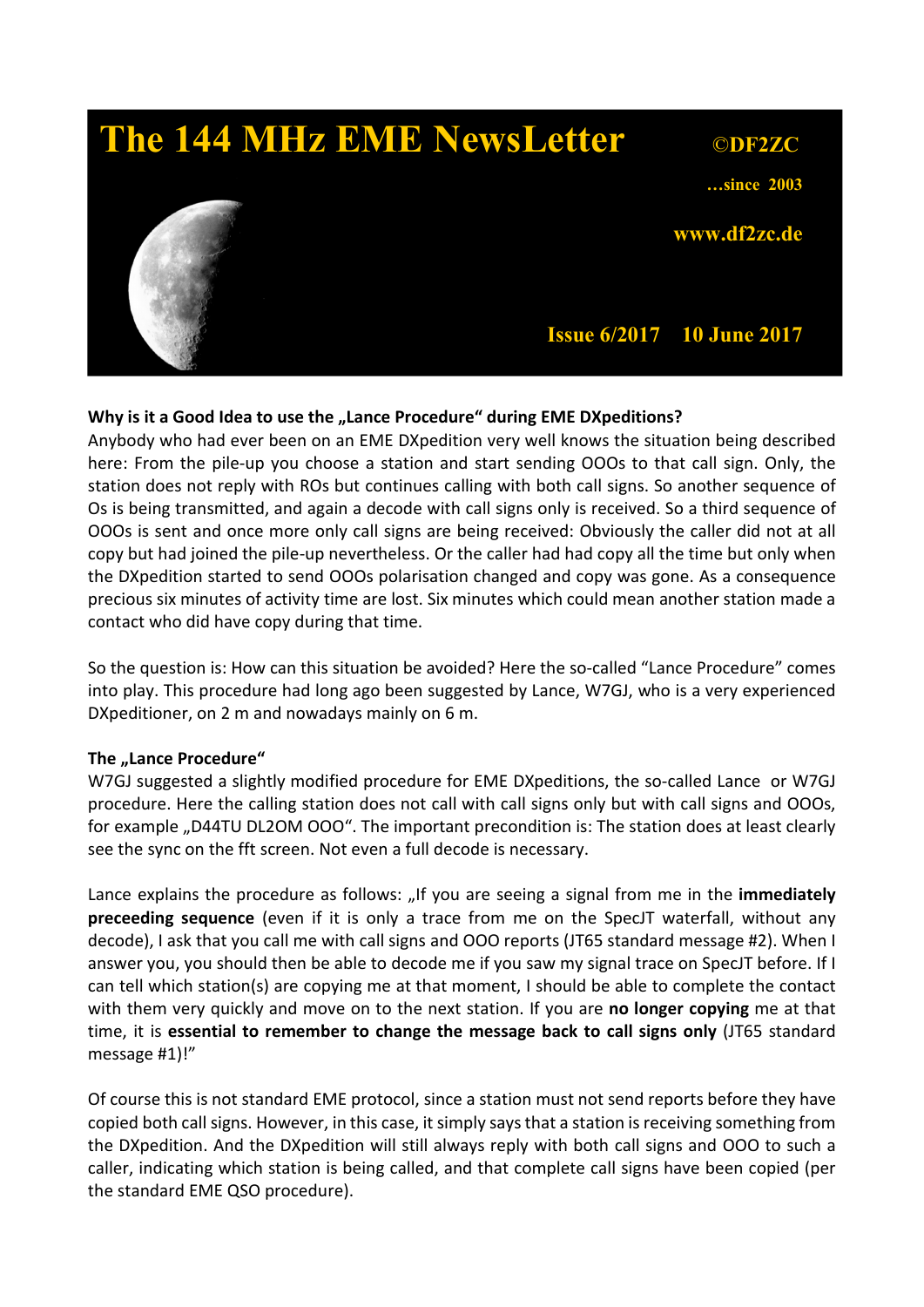In discussions some people come up with the question: If the DXpedition copies both call signs plus report, they reply with ROs and nobody knows who the ROs are sent to. This understanding is wrong – as it is explained above. The standard EME procedure is kept with simply one additional information: By adding the OOOs the caller conveys the information "I'm not calling into the blue, I really copy you." However, if during the QSO process copy is being lost for any reason (fading, QRM, noise...) the caller must revert to sending call signs only to tell exactly this to the DXpedition. Only then, if everybody acts exactly according to this the advantages of the Lance Procedure can be realised!

\_\_\_\_\_\_\_\_\_\_\_\_\_\_\_\_\_\_\_\_\_\_\_\_\_\_\_\_\_\_\_\_\_\_\_\_\_\_\_\_\_\_\_\_\_\_\_\_\_\_\_\_\_\_\_\_\_\_\_\_\_\_\_\_\_\_\_\_\_\_\_\_\_\_\_\_\_\_\_\_

A fictive example QSO situation with D44TU and three callers easily shows the benefits of that procedure:

| 1000Z                                                                                                | RX: (1) D44TU DL2OM OOO (2) D44TU IK1UWL |                                       | (3) D44TU PA0JMV OOO                                                                       |
|------------------------------------------------------------------------------------------------------|------------------------------------------|---------------------------------------|--------------------------------------------------------------------------------------------|
| 1001Z                                                                                                | <b>TX: DL2OM D44TU OOO</b>               |                                       |                                                                                            |
| 1002Z                                                                                                | RX: (1) RO                               | (2) D44TU IK1UWL                      | (3) D44TU PA0JMV OOO                                                                       |
| 1003Z                                                                                                | TX:RRR                                   |                                       |                                                                                            |
| 1004Z                                                                                                | RX: (1) 73                               | (2) D44TU IK1UWL OOO (3) D44TU PA0JMV |                                                                                            |
|                                                                                                      |                                          |                                       | Here it becomes obvious that Gio IK1UWL has now got copy while Joop PA0JMV lost the trace. |
| Consequently now IK1UWL is being called as he's the only one calling with OOOs showing he's copying. |                                          |                                       |                                                                                            |
| 1005Z                                                                                                | TX: IK1UWL D44TU OOO                     |                                       |                                                                                            |
| Etc etc.                                                                                             |                                          |                                       |                                                                                            |

If Joop would have been called instead the next minutes might be wasted because he had lost copy (switching from OOO to call signs only).

During the recent D44TU DXpedition Frank DH7FB and Bernd DF2ZC had particularly asked for the use of the Lance Procedure and made very good experience with stations using it. Particularly DK5WL and I1ANP deserve praise as they went back to calling with call signs only when they lost copy of D44TU. Therefore D44TU could choose a different caller and work him instead. When copy was back 10 or 20 mins later DK5WL and I1ANP resumed calling with OOOs – and were worked. So DH7FB and DF2ZC will use that procedure also next time. Wayne VK5APN also has good experience with that way during his DXpeditions..

Of course, all callers must adhere to the rules described above: D44TU sometimes experienced that they sent OOOs to a station calling them with OOOs but still the station did not copy, even after three sequences. The Lance Procedure only makes sense if you go back to calling with call signs only as long as you have no copy anymore! And of course those stations calling with OOOs though they don't see the sync on fft then risk being regarded as callers who always call with or without copy. Consequently this will reduce their priority in the pile-up.

Hopefully more DXpeditions will use it in future as it helps to make more QSOs in a particular and restricted time frame.

# Upcoming DXpeditions

### EME from Bouvet Island – Request for Financial Support

An experienced DXpedition team of 20 operators are in the advanced planning stages of a DXpedition to Bouvet Island (3Y0Z). The DXpedition is scheduled to begin mid to late January 2018.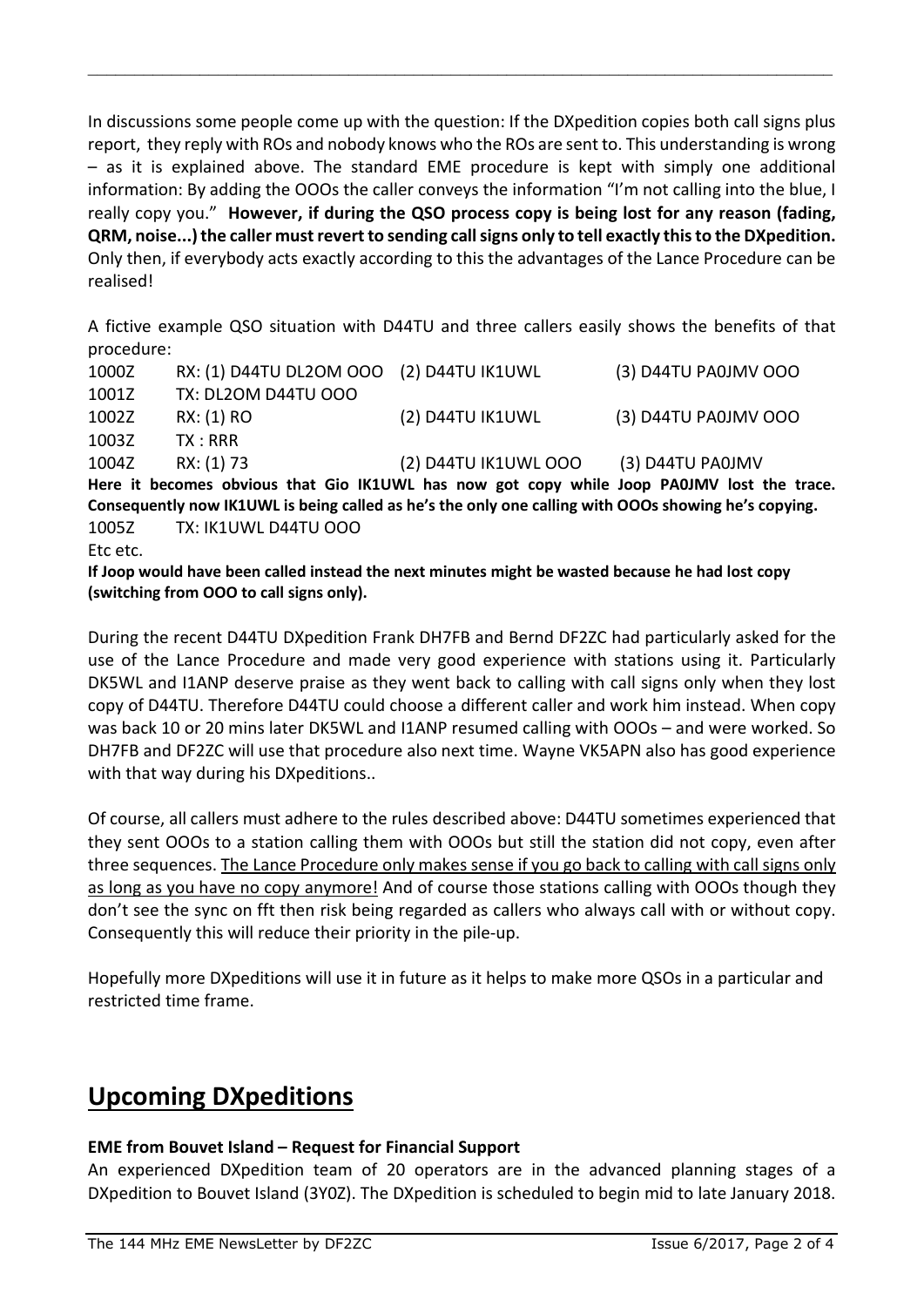Like in 2006 at 3Y0X Peter One Island DXpedition, also EME will be deployed at the Bouvet 3Y0Z DXpedition for 50 MHz and 144 MHz. This time they have improved the set-up's: SDR radios, EME tuned antennas, a minimum of 1 kW SSPA power per band with low noise preamps and additional BPFs inline to avoid HF-QRM, low loss coax cabling, automatic Az and El moon tracking system, improved WSJT modes, heavily involved experienced EME pilots (Chris PA2CHR and Lance W7GJ) and back-up of the EME community.

\_\_\_\_\_\_\_\_\_\_\_\_\_\_\_\_\_\_\_\_\_\_\_\_\_\_\_\_\_\_\_\_\_\_\_\_\_\_\_\_\_\_\_\_\_\_\_\_\_\_\_\_\_\_\_\_\_\_\_\_\_\_\_\_\_\_\_\_\_\_\_\_\_\_\_\_\_\_\_\_

The 3Y0Z EME operator team consists of Craig K9CT, Just LA9DL and Michael PA5M. Therefore technical and operational knowledge to work EME from such a remote location is assured.

Everything is in place except the financing. The total budget for this DXpedition is \$740,500 where 50% of the budget is paid for by the 20 operators. 5% of the total budget is related to EME. This is where the team needs the support of the EME Community. Club/Foundation and individual EME donors can be seen on the website: http://www.bouvetdx.org/eme-bouvet-island/ Every little help is making this EME event possible!

#### DM2BHG QRV from Northern Norway

Like in the past years Heinz DM2BHG is travelling Scandinavia also this summer holiday season. And also like in past years he's bringing his portable EME setup so that he can be QRV from a number of wanted grid squares. His schedule is: JP51 (Lillehammer) June 21<sup>st</sup>, JP53 (Levanger) June 23<sup>rd</sup>,JP89 (Andenes) June 27<sup>th</sup> or 28<sup>th</sup> and JP88 (Narvik) July 1<sup>st</sup>. This will be a 5000 km trip. Therefore, anything can happen and this schedule is just an indication. Heinz will have internet at each camping site and he will announce his activities accordingly.

Rig will be: 2 x 8 ele DK7ZB, LNA with BFP196 and a homemade SSPA running abt 500 watts (the same amp he was using from Sweden last year). The station will sit in the car and the antennas will be on top of his brand new Skoda YETI.

#### VC2EME QRV From FO10 Grid and WAZ Zone 2

Bob VE3WY and Marshall K5QE will be QRV from FO10LE from June 25<sup>th</sup> thru June 28<sup>th</sup>. This not only makes a new grid square available but also waz zone 2. Call sign is VC2EME.

They are planning for 4 x 7el VE3WY loop yagis with QRO power. They will have full steering on this antenna with good preamps. Please have a look at the loggers for latest news, particularly the N5TM chat room chat.n5tm.com: login with your call sign and then go to VC2EME-2M.

For more information on current and upcoming DXpeditions please have a look at *www.mmmonvhf.de from where most of the information here was gathered.*

## Time Table

10 July 2017 July issue of the 144 MHz EME NewsLetter ready for download at http://www.df2zc.de